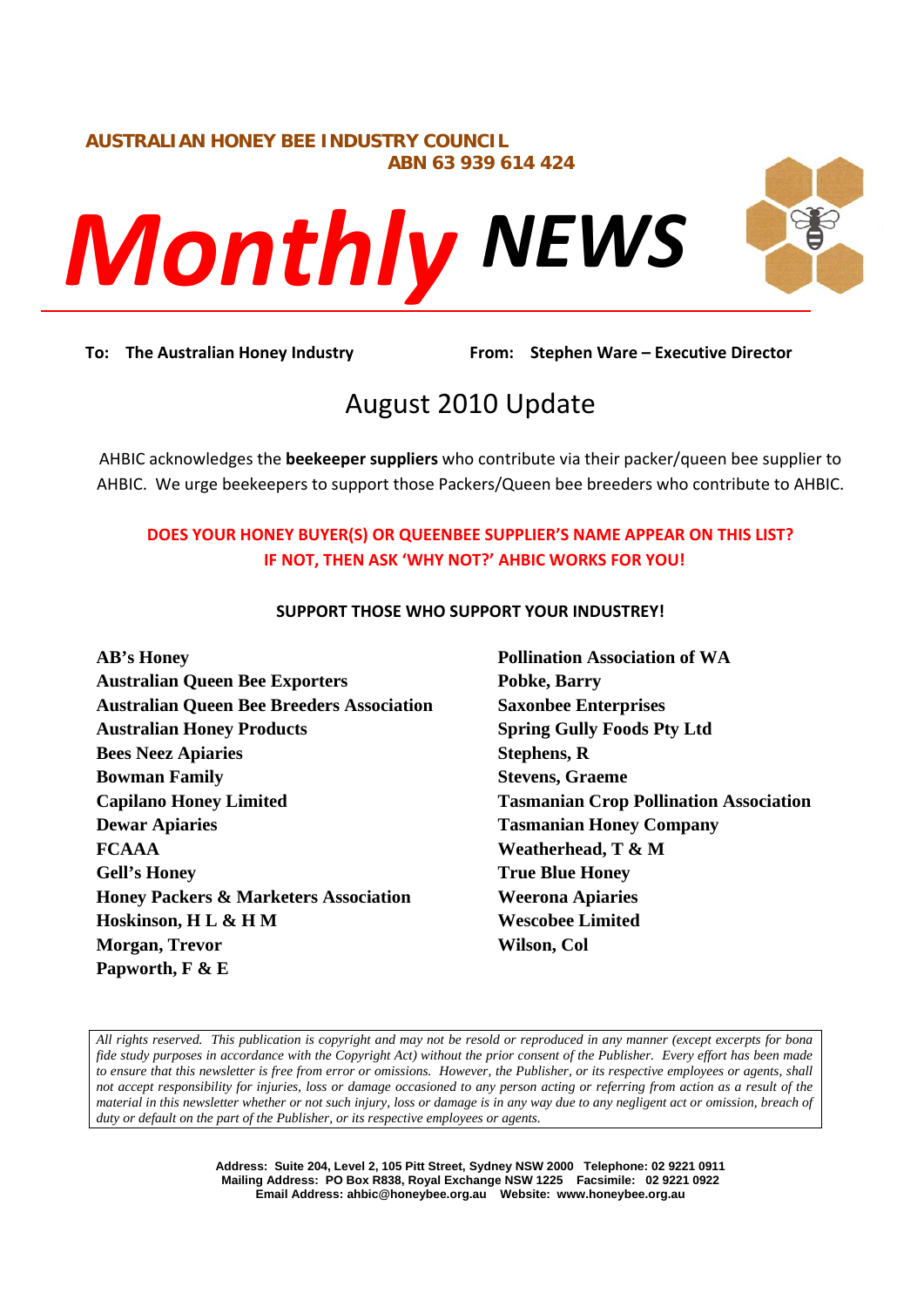# **AUSTRALIAN PLAGUE LOCUST SITUATION - AUGUST 2010**

Australian Plague Locust (*Chortoicetes terminifera*)

**Widespread swarm formation occurred in New South Wales, northern South Australia, northern Victoria and Southwest Queensland during early April after the fledging of the major nymph infestation during March. There were three generations of population increase over 2009-2010 as a result of widespread heavy rainfall and favourable habitat conditions in inland areas. Despite intensive control of nymphs of the third generation in New South Wales, eggs laid in autumn will produce a further generation of high density nymphs next spring.** 

**Inter-agency meetings are continuing to plan and coordinate the response to the anticipated spring populations in New South Wales, Queensland, South Australia and Victoria. State agencies and industry groups are conducting landholder information meetings in areas likely to be affected. Information to assist landholders prepare for and implement locust control continues to be developed and is being provided through APLC and state agency websites, industry group newsletters and discussions at landholder meetings.** 

Migration to the south during April brought many swarms into the Murray Valley and Northeast regions of South Australia, Northwest and North Central Victoria and the southern Riverina in New South Wales. High density autumn egg laying followed immigration into these regions, and also occurred in other regions of New South Wales and Victoria. There were many reports of damage to autumn fodder, vegetable, canola and cereal crops. Swarm activity and densities declined during May and June, but sporadic egg laying continued in parts of Victoria and the Riverina throughout May. **The outlook is for a serious widespread nymph infestation in New South Wales, northern Victoria and eastern South Australia during spring, with some localised high density hatchings in Southwest Queensland also possible.** The plague situation, where numerous regions across several member states are affected by high densities of locusts, could continue during spring and summer if there is a high level of nymphal survival in spring.

In New South Wales swarms affected the Western, Darling, Central West, Lachlan, Riverina, Hume and Central North Livestock Health and Pest Authority (LHPA) areas during April and May. Migrations during April and May. Hatching of eggs will commence in late August in northern areas, during September in the Central West, Lachlan and Western LHPA areas and from the end of September in the Riverina.

In South Australia southward migration from the Far North region of that state and from western New South Wales during the first week of April resulted in increased swarm activity in the southern Flinders Ranges area and throughout the Murray Valley region. Swarm activity and sporadic egg laying continued during May and June in some locations. Spring hatchings will commence in mid-September in the Hawker area and from the end of September in the Murray Valley.

Adult locust population levels continued to increase in northern Victoria during April. Migrations from New South Wales and within Victoria resulted in egg laying by swarms Mallee and Wimmera districts of the Northwest and in areas along the Murray River from Swan Hill to Echuca. Swarms were reported in the Bendigo and Shepparton districts of North Central Victoria and as far south as Horsham and Maryborough in western Victoria. Spring hatchings will commence at the end of September in Northwest Victoria, through to mid-October in areas south of Echuca and late October in the Horsham area.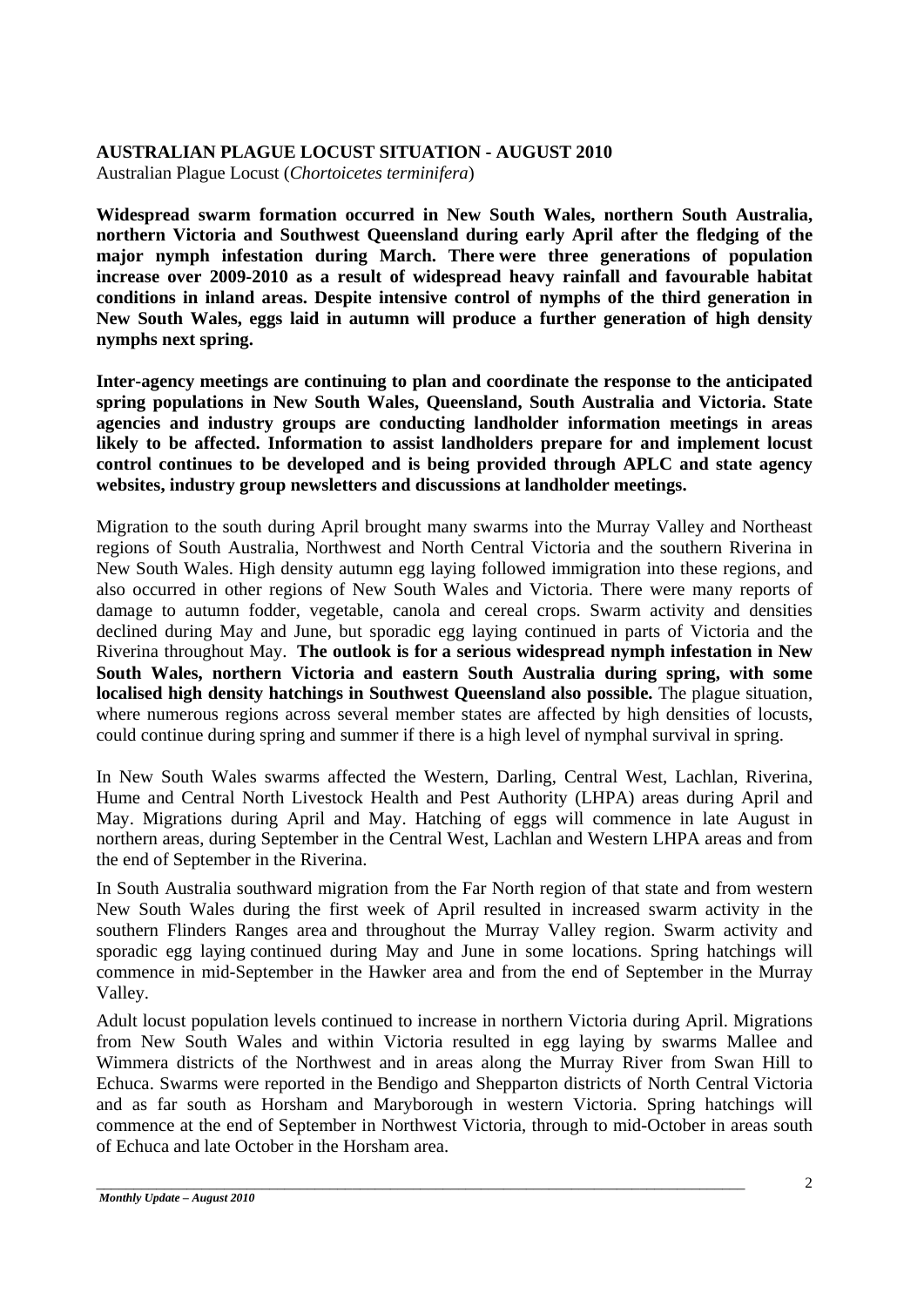The table of forecast development dates below is given as a guide to the expected emergence of nymphs in spring, but hatching will be distributed over a period of several weeks and timing will vary depending on local conditions and temperatures in late winter and early spring. The table has been modified to reflect temperatures recorded over the last decade rather than long-term averages, with the expectation that spring 2010 temperatures are likely to exceed  $20<sup>th</sup>$  Century averages by approximately one degree.

#### **Map of locust risk zones for spring 2010**

This map identifies key risk zones for anticipated locust control activity during spring 2010. The zones are based on observations and reports of high density autumn egg laying, swarm activity during autumn and habitats suitable for egg laying. Some localised high density spring hatching is also likely in areas outside these zones.

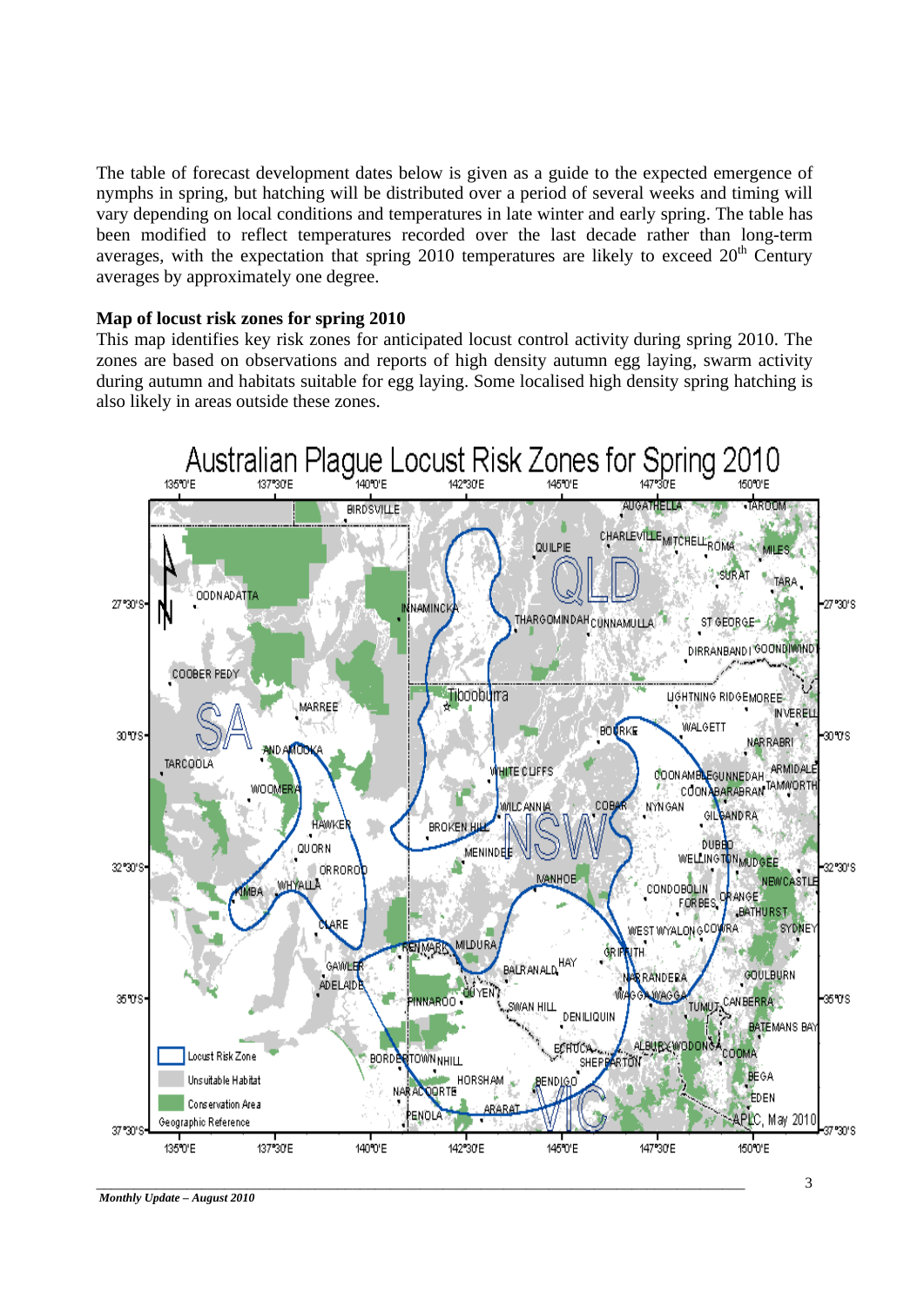| Forecast development dates for indicative locations during spring 2010 |               |                 |              |                 |  |  |
|------------------------------------------------------------------------|---------------|-----------------|--------------|-----------------|--|--|
| Location -<br><b>NSW</b>                                               | Egg<br>laying | <b>Hatching</b> | Mid-instar   | <b>Fledging</b> |  |  |
| Brewarrina-<br><b>Bourke</b>                                           | 24 April      | 22 August       | 7 September  | 30 September    |  |  |
| Tibooburra-<br>Wanaaring                                               | 24 April      | 21 August       | 8 September  | 2 October       |  |  |
| <b>Broken Hill-</b><br>Wilcannia                                       | 24 April      | 3 September     | 21 September | 13 October      |  |  |
| Ivanhoe-<br><b>Hillston</b>                                            | 16 April      | 8 September     | 26 September | 17 October      |  |  |
| Nyngan-<br>Tottenham                                                   | 24 April      | 9 September     | 24 September | 16 October      |  |  |
| Tullamore-<br>Condobolin                                               | 16 April      | 27 September    | 12 October   | 1 November      |  |  |
| Dubbo-Peak<br><b>Hill</b>                                              | 16 April      | 27 September    | 12 October   | 1 November      |  |  |
| Parkes-Cowra                                                           | 16 April      | 1 October       | 15 October   | 10 November     |  |  |
| Forbes-West<br>Wyalong                                                 | 16 April      | 4 October       | 18 October   | 6 November      |  |  |
| Hay-Balranald                                                          | 16 April      | 26 September    | 11 October   | 31 October      |  |  |
| Waqqa-<br>Cootamundra                                                  | 16 April      | 18 October      | 1 November   | 26 November     |  |  |
| Narrandera-<br>Griffith                                                | 16 April      | 5 October       | 19 October   | 6 November      |  |  |
| Jerilderie-<br>Deniliquin                                              | 16 April      | 9 October       | 23 October   | 11 November     |  |  |
| <b>Location -</b><br>Victoria                                          | Egg<br>laying | <b>Hatching</b> | Mid-instar   | <b>Fledging</b> |  |  |
| Mildura-Ouyen                                                          | 16 April      | 25 September    | 10 October   | 31 October      |  |  |
| Swan Hill-<br><b>Boort</b>                                             | 16 April      | 6 October       | 19 October   | 10 November     |  |  |
| Echuca-<br>Bendigo                                                     | 16 April      | 14 October      | 27 October   | 15 November     |  |  |
| Shepparton-<br>Tungamah                                                | 16 April      | 10 October      | 29 October   | 22 November     |  |  |
| Nhill-<br>Warracknabeal                                                | 16 April      | 16 October      | 1 November   | 19 November     |  |  |
| Horsham-<br><b>Stawell</b>                                             | 16 April      | 21 October      | 3 November   | 22 November     |  |  |

**College**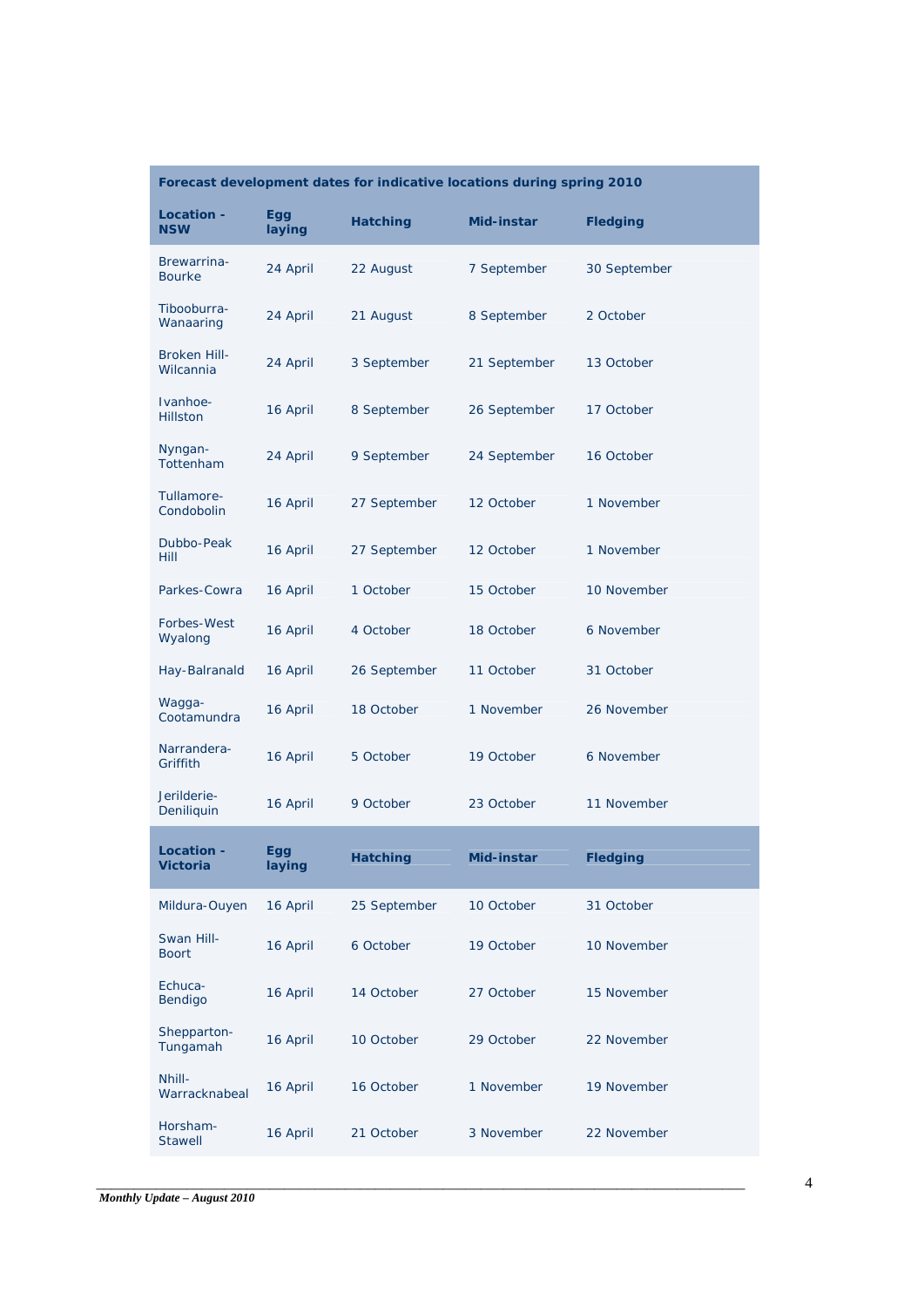| Forecast development dates for indicative locations during spring 2010 |                      |                 |              |                 |  |  |  |
|------------------------------------------------------------------------|----------------------|-----------------|--------------|-----------------|--|--|--|
| <b>Location -</b><br><b>NSW</b>                                        | <b>Egg</b><br>laying | <b>Hatching</b> | Mid-instar   | <b>Fledging</b> |  |  |  |
| <b>Location - SA</b>                                                   | Egg<br>laying        | <b>Hatching</b> | Mid-instar   | <b>Fledging</b> |  |  |  |
| Marree-<br>Lyndhurst                                                   | 16 April             | 16 August       | 27 August    | 20 September    |  |  |  |
| Andamooka-<br>Roxby                                                    | 16 April             | 18 August       | 30 August    | 24 September    |  |  |  |
| Hawker-<br>Orroroo                                                     | 16 April             | 18 September    | 3 October    | 24 October      |  |  |  |
| Port Augusta-<br>Quorn                                                 | 16 April             | 8 September     | 26 September | 17 October      |  |  |  |
| Renmark-<br>Morgan                                                     | 16 April             | 26 September    | 10 October   | 24 October      |  |  |  |
| Pinnaroo-<br>Karoonda                                                  | 16 April             | 28 September    | 12 October   | 6 November      |  |  |  |
| Keith-<br><b>Bordertown</b>                                            | 16 April             | 21 October      | 2 November   | 22 November     |  |  |  |
| Kimba-Cowell                                                           | 16 April             | 30 September    | 15 October   | 5 November      |  |  |  |
| <b>Location -</b><br><b>QLD</b>                                        | Egg<br>laying        | <b>Hatching</b> | Mid-instar   | <b>Fledging</b> |  |  |  |
| Thargomindah                                                           | 16 April             | 17 August       | 1 September  | 26 September    |  |  |  |

Forecast dates are based on development models for known or possible egg laying by adult populations and assume sufficient soil moisture for development after diapause. Dates are estimated using one degree above long-term average maximum temperatures, consistent with temperatures experienced over the last ten years and are therefore more likely to reflect the actual spring 2010 temperatures.

Dates indicate the start of the majority of the population entering the life stage. Actual egg laying occurred over an extended period and hatchings could extend for several weeks around the nominated dates. Egg development rate is sensitive to temperature variation in late winter and early spring and early hatchings have occurred in recent years. This table will be updated regularly as actual recorded temperatures become available. Please check this web page for updated forecast dates from mid-August.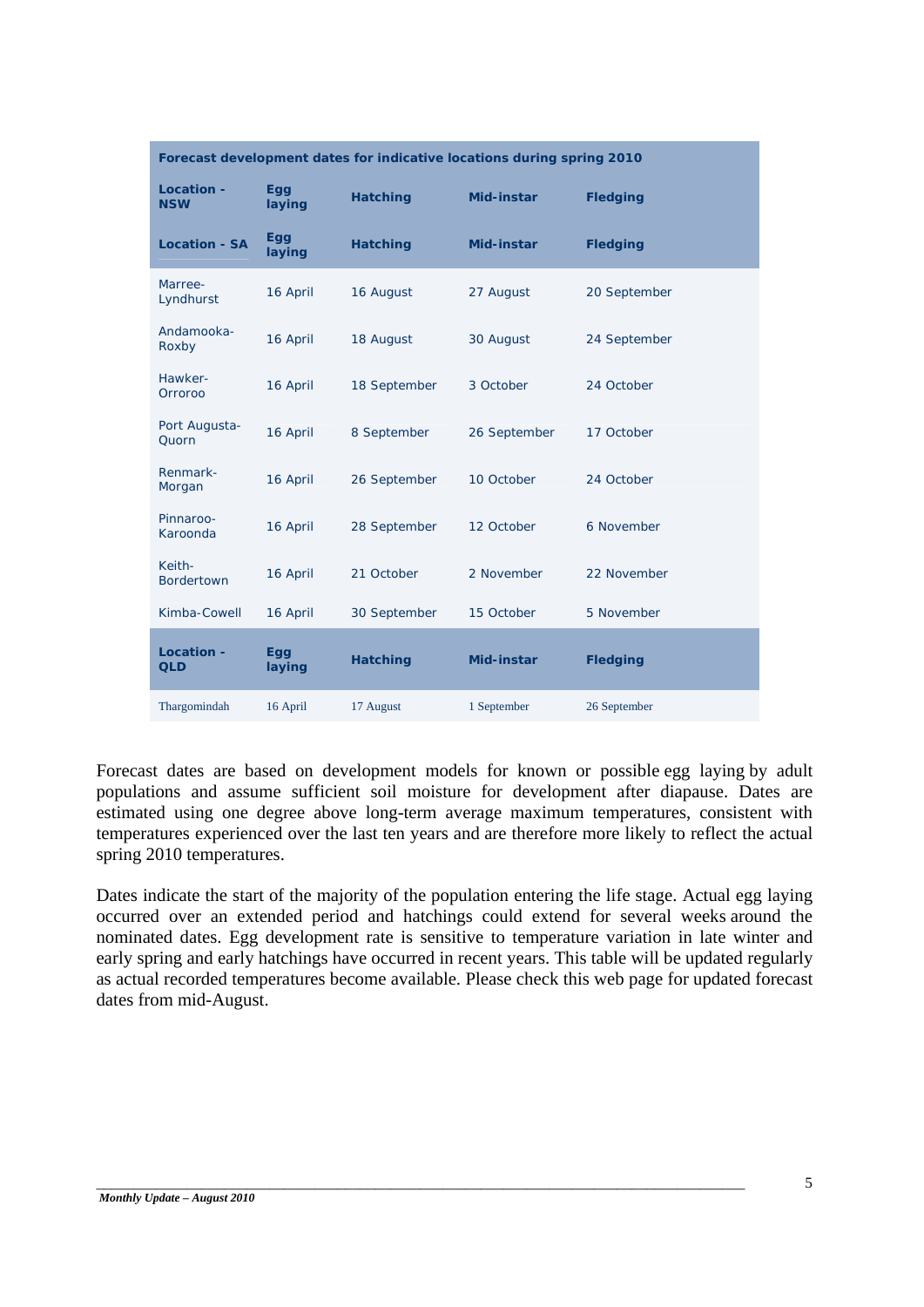# **MEETINGS PLANNED ACROSS NSW AS FARMERS URGED TO JOIN FIGHT AGAINST LOCUSTS**

### *Media Release - 17 August 2010*

Minister for Primary Industries, Steve Whan, today called on the State's farmers to join the State Government in its spring offensive against plague locusts. "Our success minimising the impact of this plague hinges on strong support from farmers and landholders," Minister Whan said.

"That's why community meetings will be held from Warialda, Moree and Walgett in the northwest through to Jerilderie, Narrandera and Rankins Springs in the Riverina. "Farmers are our frontline in this battle – a lot of effort is going into making sure they are in the best position when locusts begin to hatch. "Between now and mid-September about 50 meetings will be held across the State and more are being planned. "Co-ordinated by Livestock Health and Pest Authorities (LHPA), these meetings will brief farmers on the situation we face here in NSW and their role in our co-ordinated response."

Minister Whan said meetings will also be an opportunity for farmers and landholders to seek out information and ask questions of LHPA rangers. "The LHPAs have co-ordinated these meetings at a local level to deliver localised information," he said. "This includes predicted hatching dates, insecticide pick-up locations and contact details for reporting locust sightings. "Finding locusts early will be crucial to the success of the campaign to minimise the impact of locusts in what is expected to be the State's worst locust plague in 30 years."

The State Government has allocated \$18.5 million to help NSW battle the pest.

#### **A complete list of Plague Locusts Information Meetings is available at: www.lhpa.org.au/pests/locusts or www.agriculture.nsw.gov.au/locusts**

# **AUSTRALIA TO FIGHT NZ APPLE IMPORT RULING**

*ABC News 10 August 2010* 

The Federal Government has vowed to fight the international decision to import apples from New Zealand.

The World Trade Organisation (WTO) says the exclusion restricts trade and there is not sufficient scientific backup to warrant crop loss concerns. The WTO lifted the 90-year ban in May, reigniting Australian farmers' fears of the devastating disease Fireblight crossing the Tasman.

Agriculture Minister Tony Burke says Australia has legitimate concerns.

"There's good opportunities for Australia, but none of that's worth compromising our biosecurity status," he said.

Pip Fruit New Zealand spokesman Peter Bevan says he is putting his faith in the WTO. "We've always argued there's an opportunity to grow the market rather than pinch Australia's share of it," he said.

The market's estimated worth to New Zealand is up to \$100 million annually.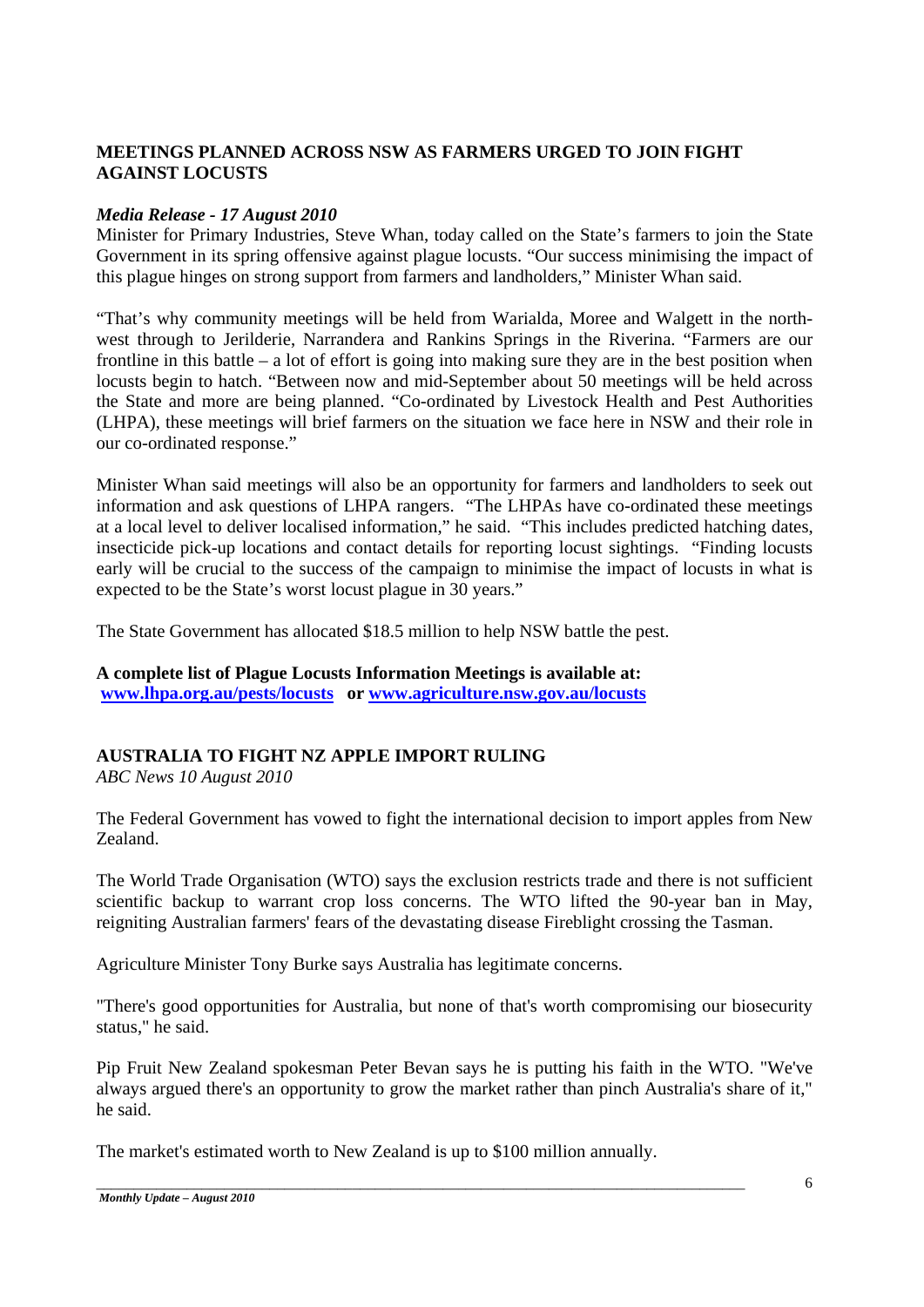### **APIS CERANA UPDATE**

#### **Advice 75– 22 July 2010**

Finds, all within the RA, for the past fortnight up to Thursday 22 July are:

IP136 was a nest at Gordonvale IP137 was a nest at Redlynch IP138 was a swarm at Earlville IP139 was a swarm at Manoora, a Cairns suburb IP140 was a nest at Bentley Park IP141 was a swarm at Portsmith IP142 was a nest at Bentley Park IP143 was a nest at Gordonvale IP144 was a nest at Fishery Falls IP145 was a swarm at Mt. Sheridan IP146 was a nest at Aloomba IP147 was a swarm at Edmonton IP148 was a nest at Freshwater IP149 was a swarm at Gordonvale IP150 was a nest at Yungaburra IP151 was a swarm at Gordonvale IP152 was a nest at Gordonvale

Surveillance at Townsville and Innisfail has shown no cerana which is good news. The Townsville surveillance is a proactive one because the point has been raised, and now answered, as to whether cerana has gone further south.

The weather has been windy and overcast but the crews have been very successful in their beelining despite the weather.

The Cairns Show is on today and tomorrow and there will be a presence at the Show to engage the public. The public have been very helpful in this surveillance and eradication campaign.

\_\_\_\_\_\_\_\_\_\_\_\_\_\_\_\_\_\_\_\_\_\_\_\_\_\_\_\_\_\_\_\_\_\_\_\_\_\_\_\_\_\_\_\_\_\_\_\_\_\_\_\_\_\_\_\_\_\_\_\_\_\_\_\_\_\_\_\_\_\_\_\_\_\_\_\_\_\_\_\_\_\_\_\_\_\_

#### **Advice 76– 7 August, 2010**

Finds, all within the RA, for the past fortnight up to Friday 6 August are:

IP153 was a swarm at Redlynch IP154 was a nest at Bentley Park IP155 was a nest at East Trinity IP156 was a swarm at Gordonvale IP157 was a nest at the Cairns Esplanade IP158 was a swarm at Trinity Beach IP159 was a swarm at Lake Placid, a Cairns suburb IP160 was a nest at East Trinity IP161 was a nest at East Trinity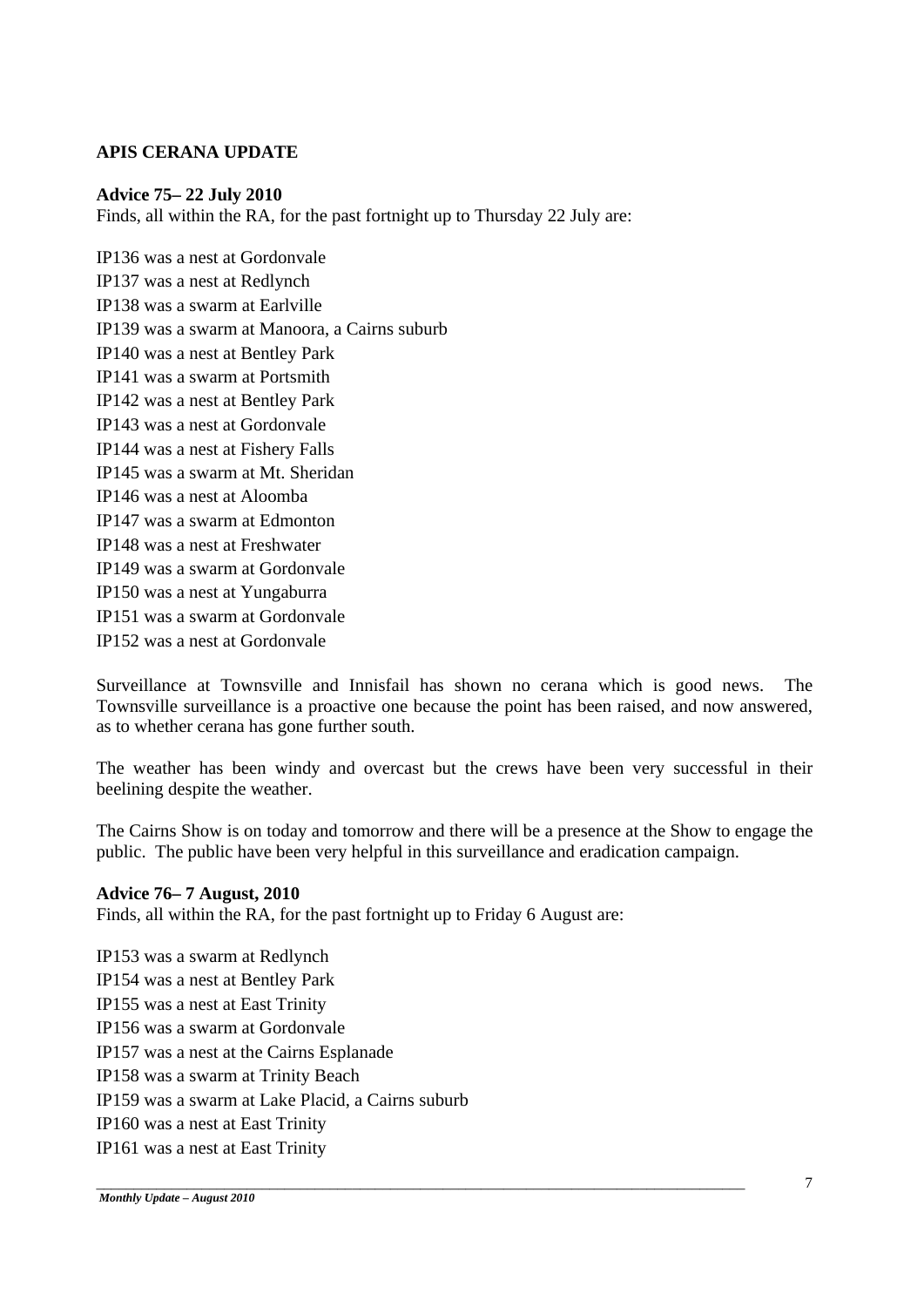IP162 was a nest at East Trinity IP163 was a nest at Yarrabah IP164 was a nest at Redbank, which is between Cairns City and Gordonvale IP165 was a swarm at Bentley Park IP166 was a swarm at Edmonton

Presently there are several areas within the RA where foraging bees have been found and these are being bee lined.

Sweeping outside the RA in Innisfail and Townsville has not shown up any cerana.

Community engagement at public events is still taking place and the public still are a beneficial source of information. A presentation to the Queensland Education Department Groundsman and Janitor meeting was well worthwhile with a positive find coming from contact after the presentation.

The bee eater roosts continue to be monitored with collection of the pellets. There have been no positives from these pellets in recent collections.

### **Advice 77– 21 August 2010**

Finds, all within the RA, for the past fortnight up to Friday 20 August are:

IP167 was a nest at Gordonvale IP168 was a nest at Mt. Peter IP169 was a nest at Glen Allyn (not far from Lake Eacham) IP170 was a nest at Edmonton IP 171 was a nest at Gordonvale IP172 was a nest at Yarrabah IP173 was a nest at Gordonvale IP174 was a nest at Gordonvale IP175 was a swarm at Portsmith IP176 was a nest at Aloomba IP177 was a nest at Goldsborough IP178 was a nest at Bentley Park

Presently there are several areas within the RA where foraging bees have been found and these are being bee lined.

One thing that is coming to the fore now is the skills of the surveillance teams. They are now very skilled at beelining and can find nest within a day or so. Occasionally there are some that present a bigger challenge but they do win in the end.

The weather is fine some times and showery others. Not typical of the north for this time of the year.

The dog handler position has closed and applicants are being assessed. *Trevor Weatherhead*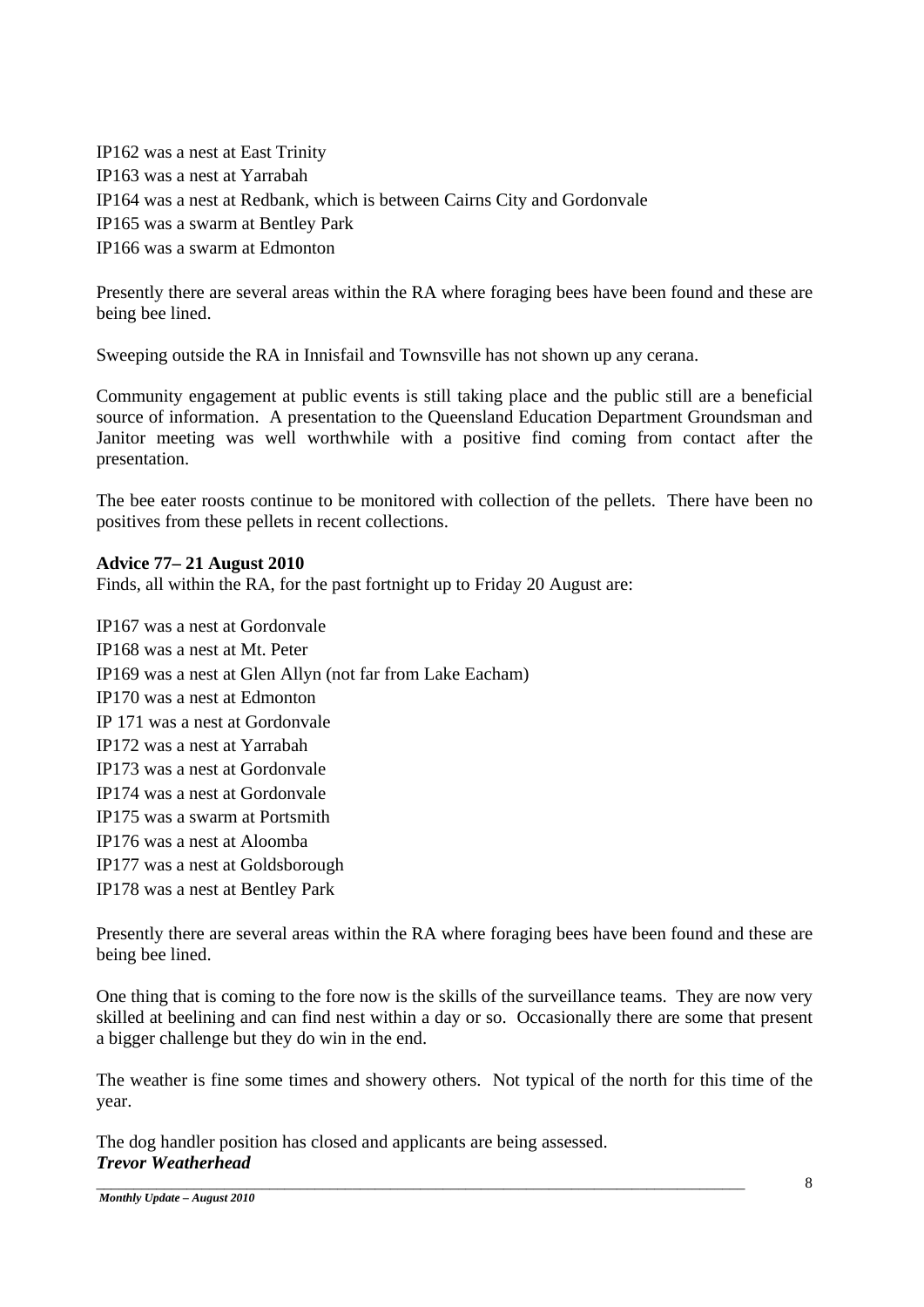# **AHBIC PROFILE – TREVOR WEATHERHEAD**

If you have turned on the TV or radio in the past month, chances are you would have tuned into AHBIC Executive Committee Member Trevor Weatherhead spreading the word about his favourite subject – bees and honey.

With Queensland's annual *Ekka* drawing to a close and record crowds visiting the popular Honey Court, which is hosted by the Queensland Beekeepers' Association (QBA), Trevor has been busy giving interviews on honey, bees and pollination for shows such as radio's *Country Hour*. Trevor, who is in his second term as QBA President, has been involved in the organization of the Honey Court since 1979. However, much of the accolades for the success of the *Ekka's* Honey Court must go to wife, Marion, who has finally stepped down after running the stand so professionally for the past 11 years.

Always maximizing his opportunities to advertise the benefits of honey, Trevor was a guest recently on cricket legend Matthew Hayden's new TV show *Home Ground*. The six-part series televised on the Lifestyle Channel combines cooking and garden makeovers turning Matthew Hayden's backyard in Kingaroy, Queensland into a mini farm bursting with fresh produce and a couple of beehives.

On the show, Hayden visits Trevor and Marion's honey farm, Weather-Bee Apiaries at Peak Crossing, south west of Brisbane, to learn about the production of honey and how it is extracted. Hayden takes a jar of the extracted honey back to Kingaroy to be used as the "prime ingredient" in his recipe *Honey Pork with Bok Choy* – excellent publicity for the honey industry!

While Trevor, in partnership with Marion, produced 25 tonne of honey last year, their main business is Queen Bee Breeding. Sales of their Italian Queens go to beekeepers throughout Queensland, NSW and Victoria.

However, many consider Trevor's main contribution to the honey industry is his tireless efforts in preventing the greatest pest threat to the honeybee, Varroa Mites, from entering Australia. As Chair of the Queensland Quarantine Committee, with his band of volunteers, he is involved in the surveillance and eradication of the Asian honey bee (*Apis cerana*) in Cairns and the continual liaison between industry and the DPI. There are visits to Cairns and fortnightly telephone hookups at which the latest developments are discussed and the information relayed to industry via industry newsletters etc. The publicity generated by the Asian bee incursions in Cairns has been ongoing and Trevor continues to give many radio and newspaper interviews on the subject.

Surprisingly, Trevor still finds time to play a bit of weekend golf – after he has worked his way through Marion's to-do list of chores!

#### **FOOD SECURITY PLAN ESSENTIAL FOR THE NATIONAL INTEREST**

*Courtesy "The Drum Unleased" 27 July 2010 Senator Christine Milne, Deputy Leader of the Australian Greens* 

As TV programs from Masterchef to Food Safari show, we Australians love our food. But many of us, including our governments, are complacent about where it is grown and who produces it.

While people discuss the threat of obesity in the suburbs and in the seat of power, nobody talks about the threat of global food scarcity. No one in Government seems worried about where the

\_\_\_\_\_\_\_\_\_\_\_\_\_\_\_\_\_\_\_\_\_\_\_\_\_\_\_\_\_\_\_\_\_\_\_\_\_\_\_\_\_\_\_\_\_\_\_\_\_\_\_\_\_\_\_\_\_\_\_\_\_\_\_\_\_\_\_\_\_\_\_\_\_\_\_\_\_\_\_\_\_\_\_\_\_\_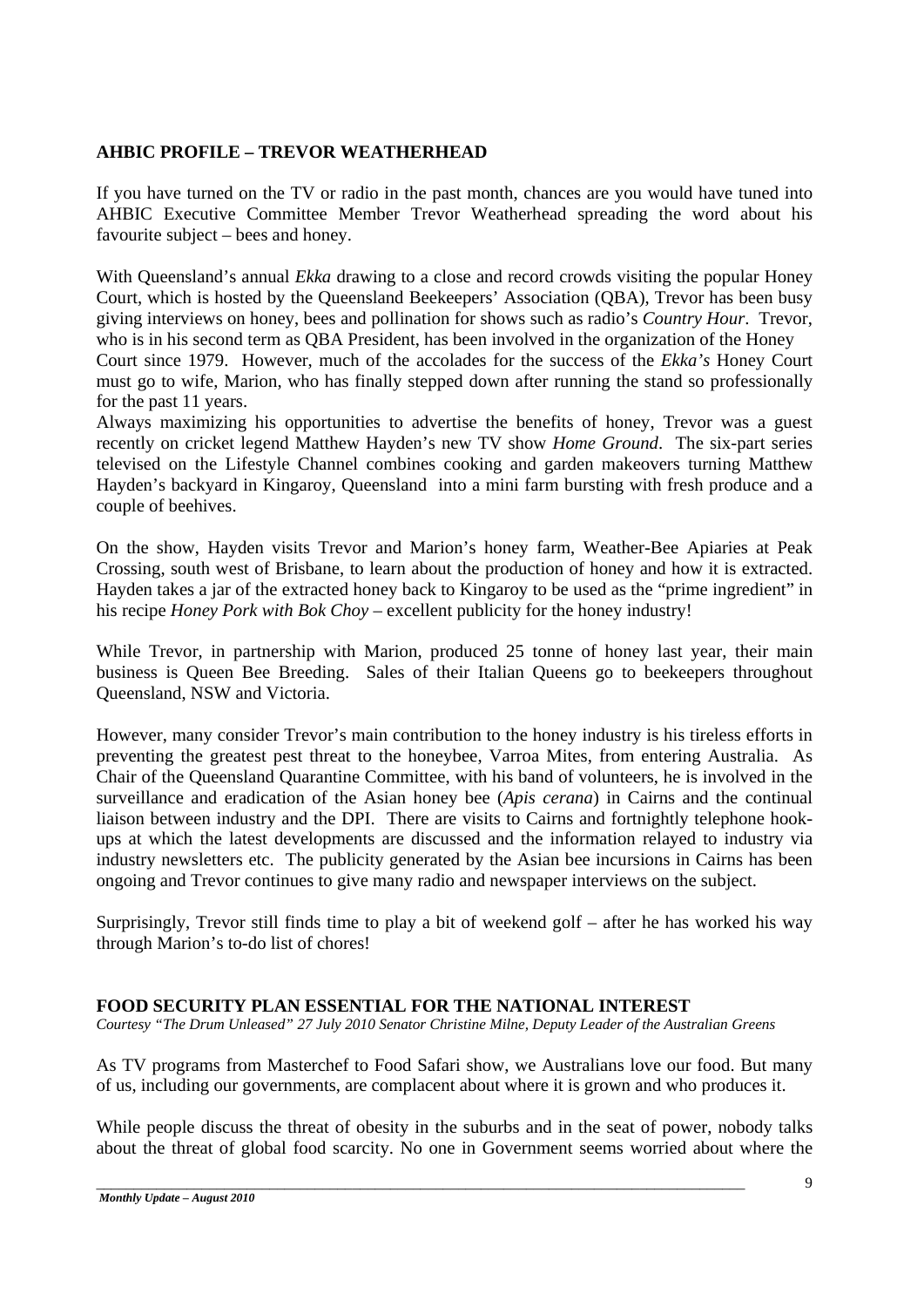world will source its food or the consequences of shortages. Few are concerned about land being bought by overseas interests, about farmers being driven from the land by low farm gate prices and trade rules which discriminate against Australian growers. In fact, the Labor government in its 2010-11 budget cut programmes for natural resource management and land stewardship in the face of climate change and peak oil.

The reality should be very different. The world has embarked on a dangerous era of food insecurity and imperialism which will fuel conflict and famine if it is ignored. Australia is not immune. Land and water should be treated as strategic resources by us as they are by many in the world. The Greens want Australia's food producing land secured in terms of ecological sustainability and ownership, and the men and women on the land appropriately rewarded for producing food.

This country needs a food security plan and it needs it now. We must produce food for ourselves and export to help meet global demand or risk having others take from us our capacity to do so because we were too slow to realise what was happening.

It is not enough for the Australian government to keep on talking up free trade and WTO rules. That era effectively ended with the food riots in 2007-2008 as a result of climate change, peak oil, the rush to biofuels and global population growth. Importing countries lost faith in trade rules when food exporting countries like Russia, Argentina and Vietnam limited or banned the export of wheat and rice so as to feed their own people. That left importers with food shortages and riots. At that point realising that the market could not be relied upon to supply food, countries which have outgrown their own land and water resources like China, India, Saudi Arabia, South Korea, Kuwait, United Arab Emirates and Qatar embraced a global land and water acquisition plan. They intend to buy land and water in other countries from which to feed their own people. They will also send their own workers to those countries to produce the food – and if necessary employ security forces to protect it.

Pakistan has offered 400,000 hectares of agricultural land for sale with an agreement to provide a security force to guard the food crops. A Chinese firm has secured rights to 2.8 million hectares of the Congo on which to produce palm oil for cooking and fuel. South Korea has 690,000 hectares in the Sudan for growing wheat which will take water from the Nile and threaten Egypt's food security downstream. Hunger and conflict can only be the result.

Globally it is impossible to find out just how many land acquisition agreements have been signed, how much land has been taken over and in which countries, except that Africa is the biggest target. The World Bank was supposed to release a report in December 2009 but has not done so yet. What is known is that Australia is third on the list of countries being approached for their land in the Asia Pacific. In international foray new rules need to be set to underpin food security. Any foreign investment in food production needs to be a win-win for both the importer and exporter to avoid exploitation that is currently occurring.

In Australia, Chinese interests are looking at buying dairy farms in Tasmania and controlling interests in sugar mills in Queensland. It is impossible to find out how many hectares of Australian farm land have already been bought because the Foreign Investment Review Board does not keep track. How can we plan for food security if we do not even collect relevant information? In a desert nation like Australia, it is madness to sell off the farm and its water or to undervalue the skills of our food growers and researchers. Our children will never forgive us if we become tenant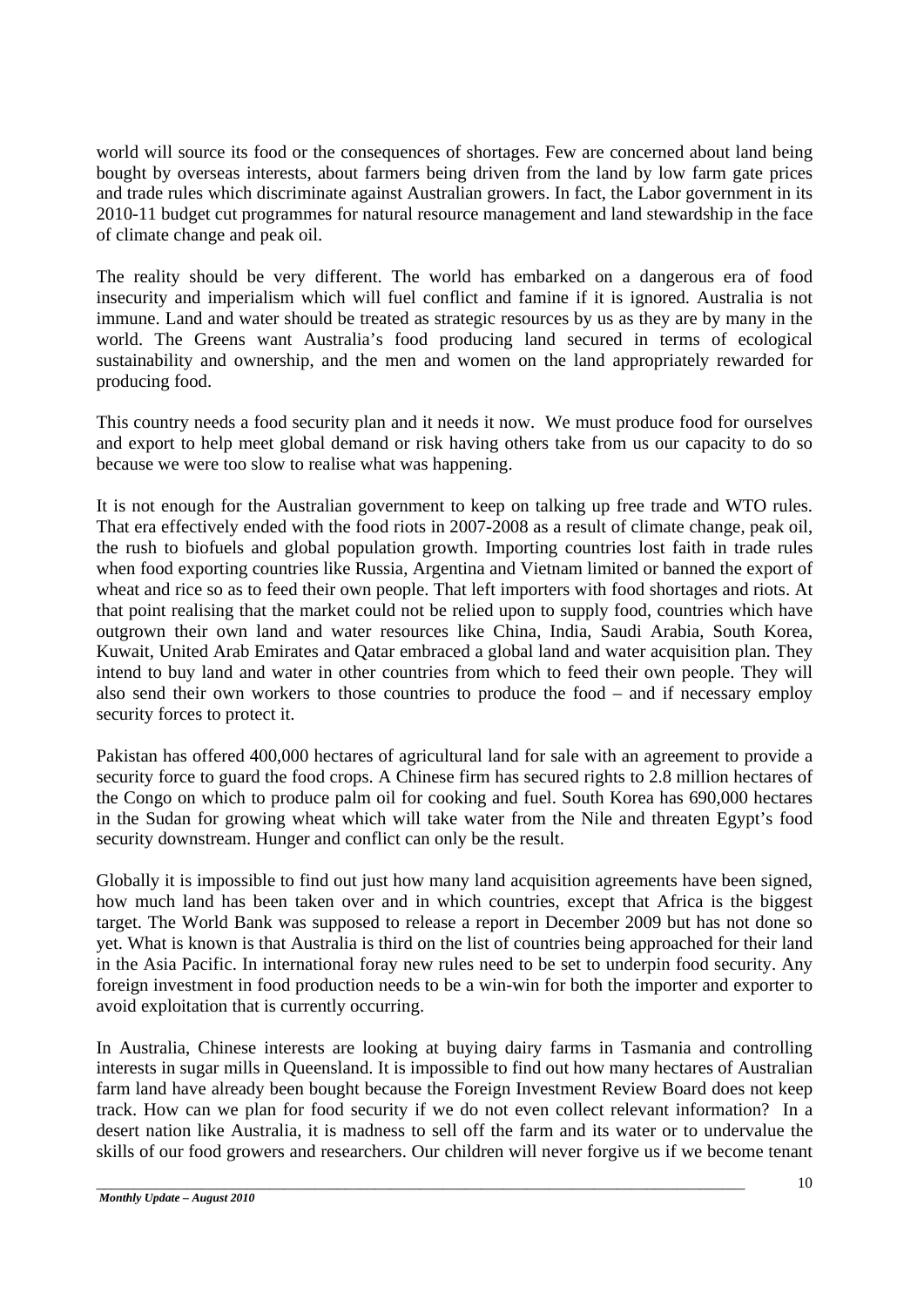farmers in our own country. But what recourse do farmers have when they are not valued and cannot make a living and need to sell to exit the farm with dignity?

Government policies like free trade agreements which take no account of environmental laws or wage differences make it impossible for farmers to compete with foreign-grown products no matter how efficient Australian farmers are.

Freeing up previously farmed land on the edge of cities for land developments, 100% tax deductions for managed Investment schemes and carbon sink forests, and competition between farmers and coal miners are driving up land prices and driving out food producers.

The failure of the ACCC to properly assess the impacts of food processor mergers and the failure of national competition policy to increase competition are treated with a shrug of the shoulders. They need to be held to account and an inquiry into National Competition Policy is long overdue.

The supermarket duopoly and the removal of anti price discrimination provisions in the Trade Practices Act drive farm gate prices permanently downwards yet the Productivity Commission cannot find a problem.

Climate change is increasing seasonal rainfall uncertainty and peak oil is driving up fertiliser and transport prices whilst governments reduce support for sustainable agricultural practices and agricultural research and development. Land and Water Australia was abolished at a time when we need it most.

The world needs a whole new trade regime that maximises food production where it can be grown best and which guarantees fair trade in food products and equitable access for all countries. We must not keep going down the road of land grabs to feed those who can afford it at the expense of those billions who cannot.

#### **STUDY OF FOOD GROWERS**

We are a group of researchers at the University of Western Sydney and Murdoch University in Western Australia studying various food growing sectors, including your sector, concerning socioeconomic, entrepreneurship, environmental and other issues. In the last few years we have conducted studies in Western Australia among marron, olive and grape growers studying these same issues. If you would like, we could send you copies of the full articles that have been published in international journals.

Today, we started a nationwide project to study horticultural and other food growing businesses. We are hoping to involve as many growers in the horticultural and similar sectors as we can possibly reach to study the potential for adding value to farm produce. By 'adding value' we mean for instance, maximising foods / produce, including those that may not necessarily sell as 'premium,' for instance, making jellies, jams, sauces, pickles, and other food products. We are also very interested in studying environmental concerns (e.g., droughts, floods, water concerns, etc.) that may be affecting growers of horticultural operations /farms.

For this project we plan to collect data using an online questionnaire. The address or URL link to the questionnaire is: **www.surveymonkey.com/s/grower** However, dissemination of the online questionnaire may be an issue as we do not have access to any operator/farmer database or

\_\_\_\_\_\_\_\_\_\_\_\_\_\_\_\_\_\_\_\_\_\_\_\_\_\_\_\_\_\_\_\_\_\_\_\_\_\_\_\_\_\_\_\_\_\_\_\_\_\_\_\_\_\_\_\_\_\_\_\_\_\_\_\_\_\_\_\_\_\_\_\_\_\_\_\_\_\_\_\_\_\_\_\_\_\_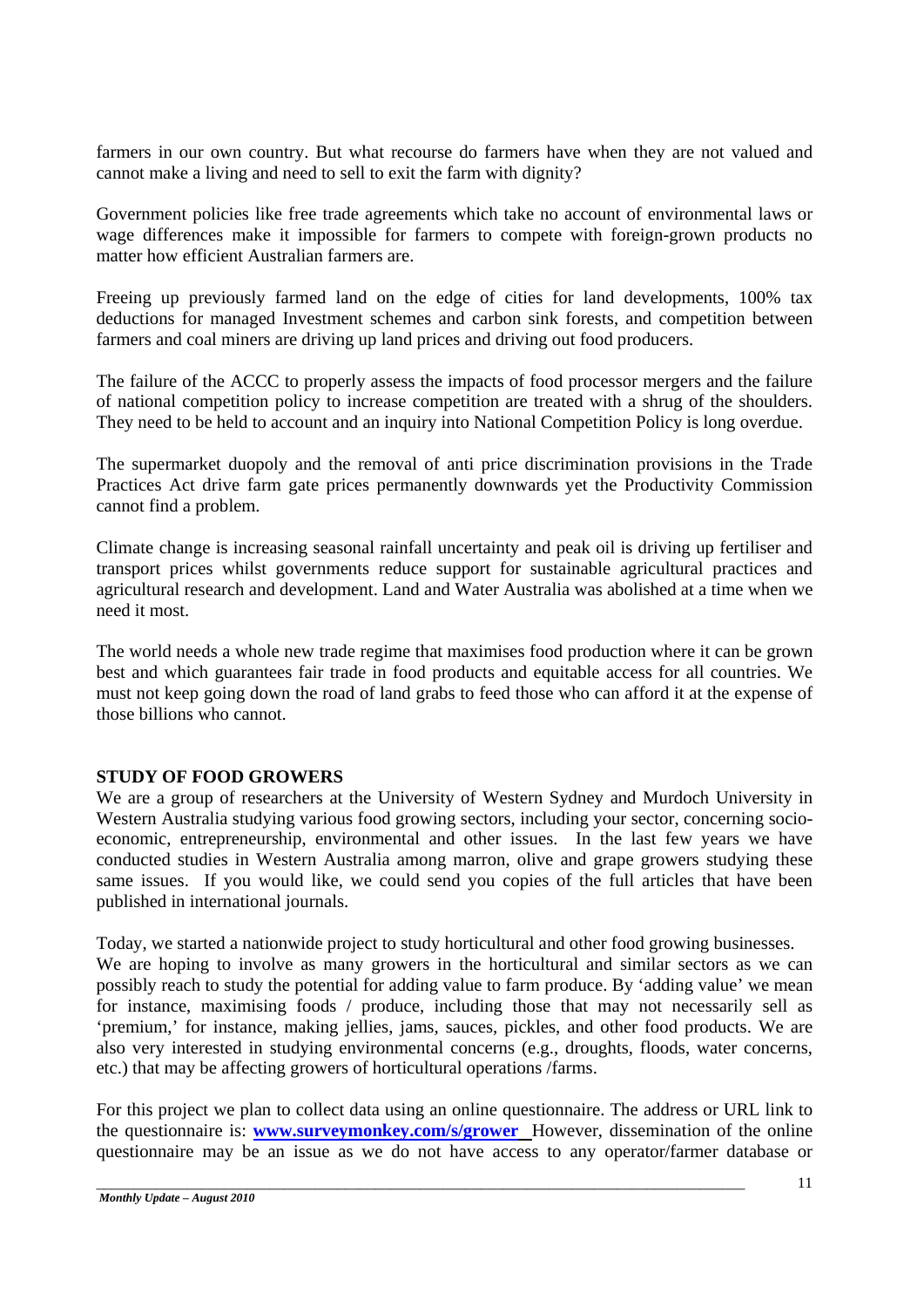directory, and only relatively few addresses are available on the internet (e.g., farms that are open to the public). **Please note that we do not need to know the contact details of potential recipients**, but we would like to ask for your assistance, if possible, in disseminating the online questionnaire (the URL link) among the members of your association.

This study that focuses on adding value to foods as well as on environmental concerns has potentially many benefits for farmers, horticultural associations, consumers, and society in general. For example, added information could be used by local farmers and cooperatives in their efforts to maximise food production, and / or by government and other agencies to assist the farming community in achieving those objectives. In turn, any assistance could also lead to more food security and more food sources with subsequent benefits for growers and consumers.

We would be happy to share any information with you, for example, in the form of an interim or final report. Please let us know if you would be able to assist us.

Abel D. Alonso, PhD, Researcher / Lecturer Office EQ 1.10, School of Management, University of Western Sydney Locked Bag 1797, Penrith South DC, NSW 1797, AUSTRALIA Telephone: (02) 9685 9436; Fax: (02) 9685 9593 Email: a.duartealonso@uws.edu.au Brief profile: http://uws.edu.au/management/som/academic\_profiles/doctor\_abel\_d.\_alonso/

# **WORK WANTED**

Heather Clay, Chief Executive Officer of the Canadian Honey Council, kindly suggested that I write you to inquire about the possibility of employment as a beekeeper. I seek seasonal employment anytime between November and early May, since I am presently seasonally employed as an interpreter by Parks Canada.

I do have experience as a beekeeper, having learned the craft from my father who runs a commercial operation producing honey and pollination services. Furthermore, I have kept my own hives as a hobbyist in the past, and still assist my father whenever possible.

I am looking for an opportunity in Australia because working in the southern hemisphere during our winter would be an ideal opportunity for me to pursue my interest in beekeeping for the duration of our off-season.

If you wish to arrange for an interview or would like more information please contact me at the above phone number or preferably by e-mail.

\_\_\_\_\_\_\_\_\_\_\_\_\_\_\_\_\_\_\_\_\_\_\_\_\_\_\_\_\_\_\_\_\_\_\_\_\_\_\_\_\_\_\_\_\_\_\_\_\_\_\_\_\_\_\_\_\_\_\_\_\_\_\_\_\_\_\_\_\_\_\_\_\_\_\_\_\_\_\_\_\_\_\_\_\_\_

Thank you for your time and consideration.

Sincerely, Christopher Englehart 2362 Route 132 Greater Lakeburn, New Brunswick, Canada, E1H 1Z4 Tel. : (506) 858-8619 Email: englehar@ualberta.ca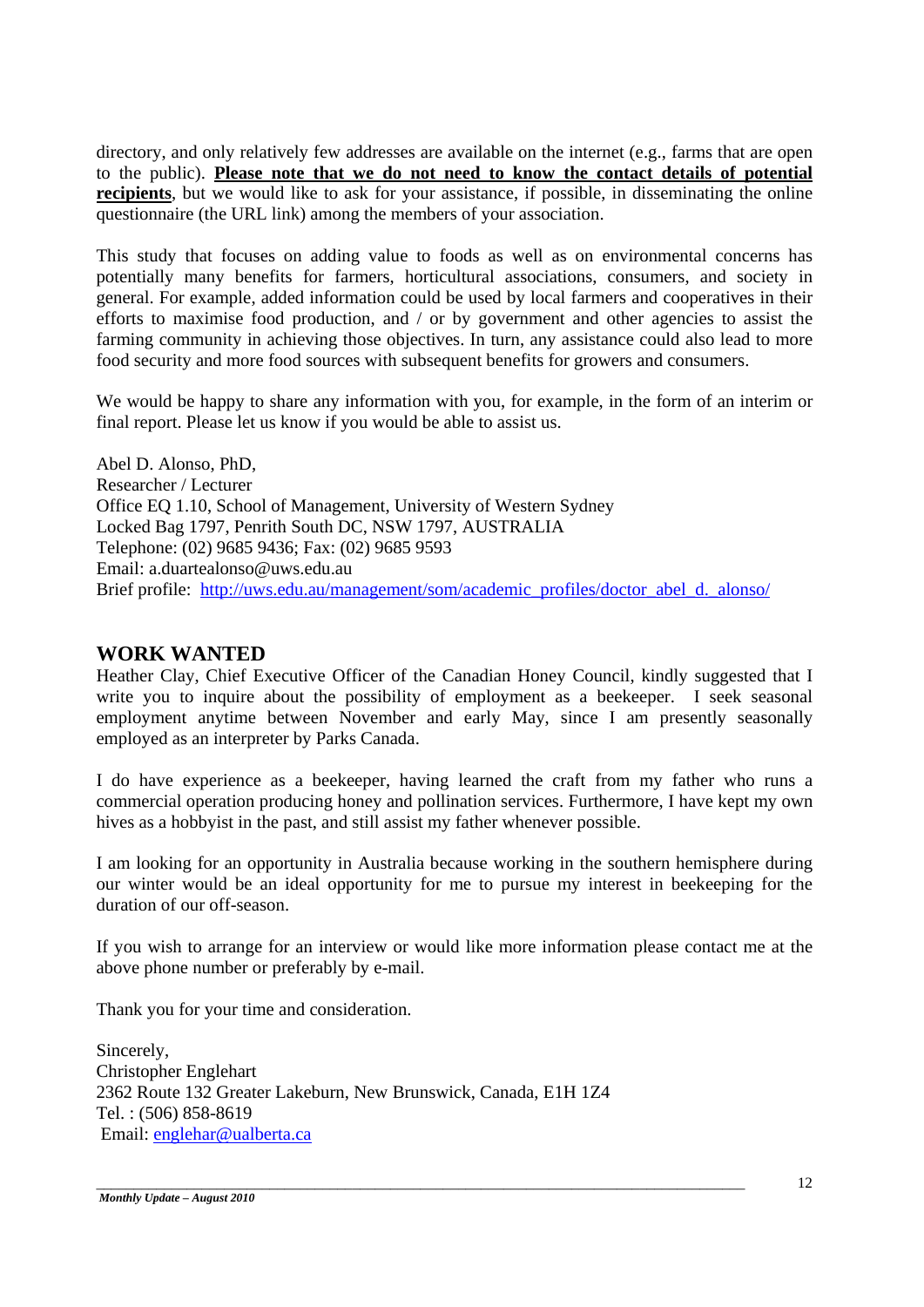

## **HPMAA Report – August 2010**

**Trading news** – generally sales are tough for all in the grocery business and heavy price cutting is occurring. Overall the grocery industry is not selling any more volume and it can even be argued that consumers are holding back as a result of higher interest rates, the economic situation and the pending Federal elections. Pressure therefore from supermarket groups here, and overseas, for promotions, discounts or product deletions due to down ranging gives great concern to all.

**Honey news** – there is a mixed situation of supply of honey on hand with packers at present. Some have good stocks, others adequate and a further group living a bit more hand to mouth. From a production perspective on forward crops overall things seem optimistic for the new season although some states need more rain to get a good crop from Christmas onwards.

*World market* – world bulk honey prices remain under pressure but the shorter supply availability due to unusual weather patterns is assisting in limiting any major price drop. All the same we still see some silly prices coming out of China, India and Vietnam which lowers the market average price.

*World market* – retail packed honey prices for general Australian honey shows we are getting uncompetitive in the main stream of things in the Middle East or many Asian markets. Specialty niche markets are being pursued by many packers who all look at ways of finding better returns. Specialty honeys like Leatherwood, Jarrah, organic or Australian Manuka/Jelly bush all find their own markets at higher values.

| <b>BULK</b> | 2009 Ton's | $2010$ Ton's | Change |
|-------------|------------|--------------|--------|
| Kg          | 4284       | 4601         | 7.4%   |
| \$\$\$      | 17,036,489 | 19,554,668   |        |
|             |            |              |        |
| Repacked    |            |              |        |
| ζg          | 3802       | 2724         | $-20%$ |
|             | 20,641,268 | 14,681,112   |        |

Exports – for the period ending June 2010 the official ABS data showed:

The change in volume for value added repackaged honey being exported from Australia is mostly as a result of a 20% rise in the exchange rate which has seen product been withdrawn from markets.

\_\_\_\_\_\_\_\_\_\_\_\_\_\_\_\_\_\_\_\_\_\_\_\_\_\_\_\_\_\_\_\_\_\_\_\_\_\_\_\_\_\_\_\_\_\_\_\_\_\_\_\_\_\_\_\_\_\_\_\_\_\_\_\_\_\_\_\_\_\_\_\_\_\_\_\_\_\_\_\_\_\_\_\_\_\_

### **Eduard Planken –** *President HPMAA*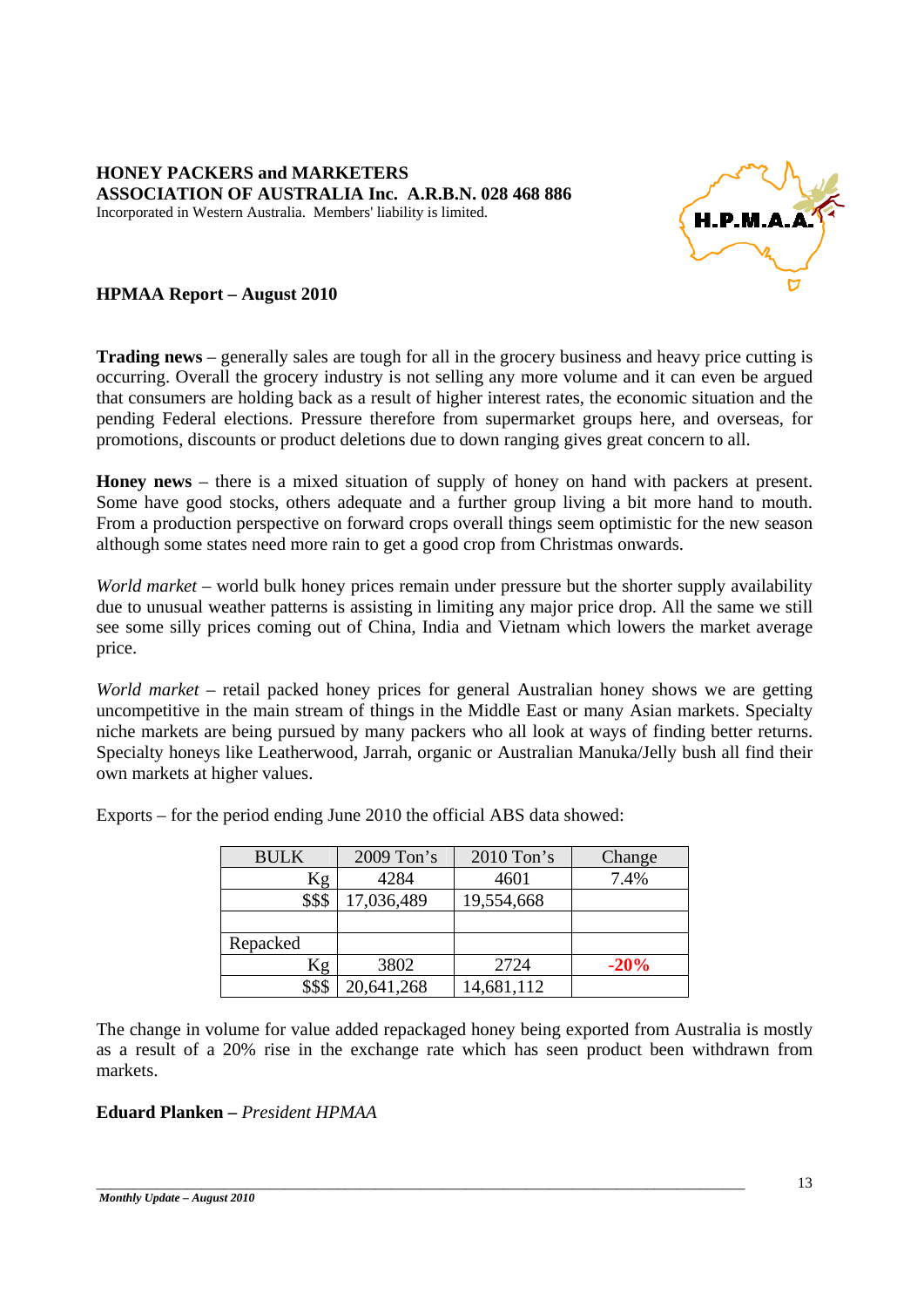## **THE POLLINATION PROGRAM**

*Media Release - 16 August 2010* 

#### **Australian crops at risk from reliance on wild honeybees**

An over-reliance on wild honeybees by pollination-responsive crop producers in Australia may compromise the future resilience of our \$30 billion horticulture and agriculture sector.

A report released today, *Pollination Aware,* highlights the significant risks associated with relying on incidental pollination and quantifies the likely demand for paid pollination services should anything happen to these escaped European honeybee populations.

Among the most severe threat to agricultural production is that posed by exotic pests and diseases of honeybees, such as the highly destructive Varroa mite.

Australia is one of the last countries to resist a Varroa mite outbreak, which would decimate wild honeybee colonies, in turn devastating producers who rely on them to pollinate their crops.

*Pollination Aware* consolidates available information and for the first time puts a value on pollination services for 35 different commodity groups, across fruits, vegetables and pastures, by analysing the effect of honeybees on production in these industries.

It's estimated that a staggering 65 per cent of agricultural production in Australia relies on honeybees. Some industries, such as almonds, apples, pears and cherries, rely almost totally on honeybees for fruit and nut production.

The report is a key piece of research from the Pollination Program, a research and development strategy jointly funded by the Rural Industries Research and Development Corporation (RIRDC), Horticulture Australia Limited (HAL) and the Australian Government.

The Pollination Program aims to secure the pollination of Australia's horticultural and agricultural crops into the future on a sustainable and profitable basis. Research and development in this program is primarily aimed at raising awareness to protect pollination in Australia.

Due to the large number of wild European honeybees in Australia, the vital role of pollination is not widely recognised or valued and only a small proportion of agricultural producers manage the process through paid pollination.

Gerald Martin, Chairman of the Pollination R&D Advisory Committee, says gathering current knowledge on pollination and gaining an overview of supply and demand is seen as critical by the scientific community. "Around one in three mouthfuls of food that we eat comes directly or indirectly from pollination," Mr Martin said.

"It is vital that we manage potential risks and determine our future priorities for investment and funding to both maintain - and improve - crop yields and harvest quality," Mr Martin said.

 "Australia is fortunate to have a massive population of wild honeybees that pollinate our crops, but if these were decimated by Varroa mite, producers would have limited options in sourcing managed beehives, which would also suffer heavy losses.